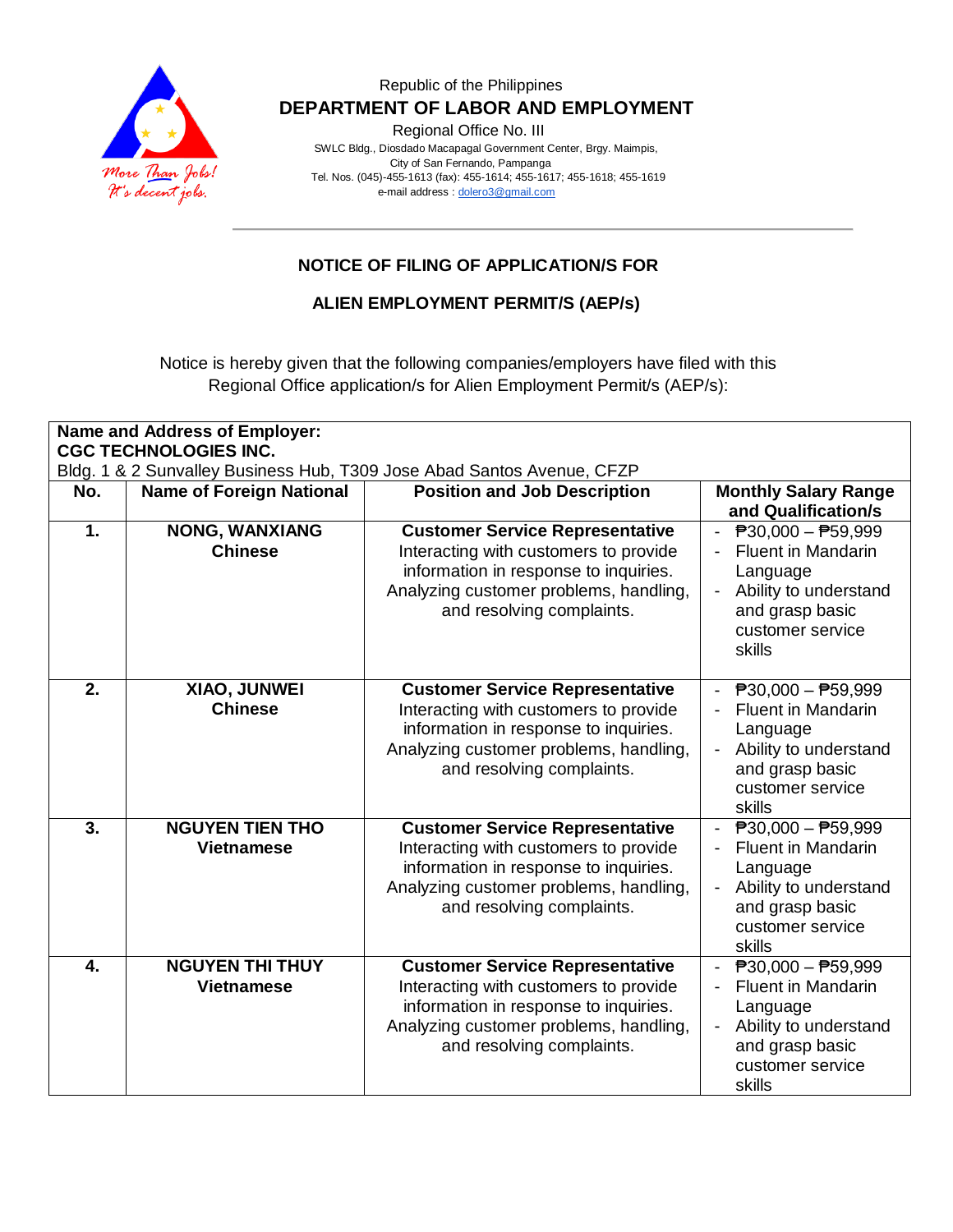

Regional Office No. III

| $\overline{5}$ .<br>6. | <b>NGUYEN THI THU CHANG</b><br><b>Vietnamese</b><br><b>NANG MWE PHAUNG</b><br><b>Myanmar</b> | <b>Customer Service Representative</b><br>Interacting with customers to provide<br>information in response to inquiries.<br>Analyzing customer problems, handling,<br>and resolving complaints.<br><b>Customer Service Representative</b><br>Interacting with customers to provide<br>information in response to inquiries.<br>Analyzing customer problems, handling,<br>and resolving complaints. | $\overline{P}30,000 - \overline{P}59,999$<br><b>Fluent in Mandarin</b><br>Language<br>Ability to understand<br>$\overline{\phantom{a}}$<br>and grasp basic<br>customer service<br>skills<br>$\overline{P}30,000 - \overline{P}59,999$<br><b>Fluent in Mandarin</b><br>Language<br>Ability to understand<br>$\overline{\phantom{0}}$<br>and grasp basic<br>customer service |
|------------------------|----------------------------------------------------------------------------------------------|----------------------------------------------------------------------------------------------------------------------------------------------------------------------------------------------------------------------------------------------------------------------------------------------------------------------------------------------------------------------------------------------------|----------------------------------------------------------------------------------------------------------------------------------------------------------------------------------------------------------------------------------------------------------------------------------------------------------------------------------------------------------------------------|
| 7.                     | LU, YUAN<br><b>Chinese</b>                                                                   | <b>Customer Service Representative</b><br>Interacting with customers to provide<br>information in response to inquiries.<br>Analyzing customer problems, handling,<br>and resolving complaints.                                                                                                                                                                                                    | skills<br>$ \overline{P}30,000 - \overline{P}59,999$<br><b>Fluent in Mandarin</b><br>Language<br>Ability to understand<br>and grasp basic<br>customer service<br>skills                                                                                                                                                                                                    |
| 8.                     | <b>LIU, HONGMING</b><br><b>Chinese</b>                                                       | <b>Customer Service Representative</b><br>Interacting with customers to provide<br>information in response to inquiries.<br>Analyzing customer problems, handling,<br>and resolving complaints.                                                                                                                                                                                                    | $\overline{P}30,000 - \overline{P}59,999$<br><b>Fluent in Mandarin</b><br>$\overline{\phantom{a}}$<br>Language<br>Ability to understand<br>and grasp basic<br>customer service<br>skills                                                                                                                                                                                   |
| 9.                     | <b>CHEN, XINDE</b><br><b>Chinese</b>                                                         | <b>Customer Service Representative</b><br>Interacting with customers to provide<br>information in response to inquiries.<br>Analyzing customer problems, handling,<br>and resolving complaints.                                                                                                                                                                                                    | $\overline{P}30,000 - P59,999$<br><b>Fluent in Mandarin</b><br>Language<br>Ability to understand<br>and grasp basic<br>customer service<br>skills                                                                                                                                                                                                                          |
| 10.                    | <b>DENG, YUNSHAN</b><br><b>Chinese</b>                                                       | <b>Customer Service Representative</b><br>Interacting with customers to provide<br>information in response to inquiries.<br>Analyzing customer problems, handling,<br>and resolving complaints.                                                                                                                                                                                                    | $P30,000 - P59,999$<br><b>Fluent in Mandarin</b><br>Language<br>Ability to understand<br>and grasp basic<br>customer service<br>skills                                                                                                                                                                                                                                     |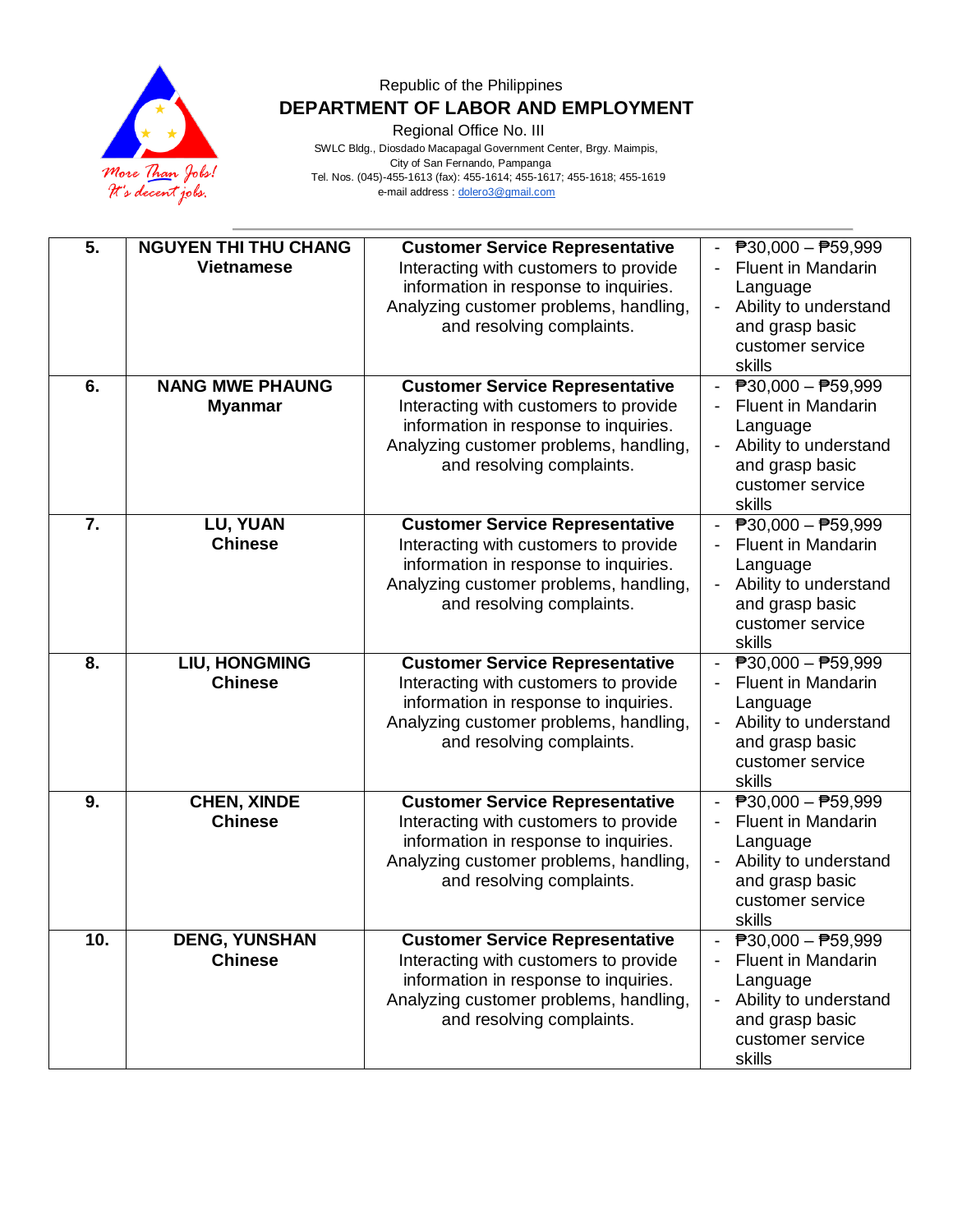

Regional Office No. III

| 11. | <b>ZHANG, PENGHUA</b><br><b>Chinese</b>         | <b>Customer Service Representative</b><br>Interacting with customers to provide<br>information in response to inquiries.<br>Analyzing customer problems, handling,<br>and resolving complaints. | $\overline{P}30,000 - \overline{P}59,999$<br><b>Fluent in Mandarin</b><br>Language<br>Ability to understand<br>and grasp basic<br>customer service<br>skills |
|-----|-------------------------------------------------|-------------------------------------------------------------------------------------------------------------------------------------------------------------------------------------------------|--------------------------------------------------------------------------------------------------------------------------------------------------------------|
| 12. | <b>CHONG WEI KIT</b><br><b>Malaysian</b>        | <b>Customer Service Representative</b><br>Interacting with customers to provide<br>information in response to inquiries.<br>Analyzing customer problems, handling,<br>and resolving complaints. | $\overline{P}30,000 - \overline{P}59,999$<br><b>Fluent in Mandarin</b><br>Language<br>Ability to understand<br>and grasp basic<br>customer service<br>skills |
| 13. | <b>CLEMENT CHAN ZAN VUN</b><br><b>Malaysian</b> | <b>Customer Service Representative</b><br>Interacting with customers to provide<br>information in response to inquiries.<br>Analyzing customer problems, handling,<br>and resolving complaints. | $\overline{P}30,000 - \overline{P}59,999$<br><b>Fluent in Mandarin</b><br>Language<br>Ability to understand<br>and grasp basic<br>customer service<br>skills |
| 14. | <b>DENG, XIANQI</b><br><b>Chinese</b>           | <b>Customer Service Representative</b><br>Interacting with customers to provide<br>information in response to inquiries.<br>Analyzing customer problems, handling,<br>and resolving complaints. | $\overline{P}30,000 - \overline{P}59,999$<br><b>Fluent in Mandarin</b><br>Language<br>Ability to understand<br>and grasp basic<br>customer service<br>skills |
| 15. | <b>TENG, ZHICHONG</b><br><b>Chinese</b>         | <b>Customer Service Representative</b><br>Interacting with customers to provide<br>information in response to inquiries.<br>Analyzing customer problems, handling,<br>and resolving complaints. | $\overline{P}30,000 - \overline{P}59,999$<br><b>Fluent in Mandarin</b><br>Language<br>Ability to understand<br>and grasp basic<br>customer service<br>skills |
| 16. | <b>PHAM THI LIEU</b><br><b>Vietnamese</b>       | <b>Customer Service Representative</b><br>Interacting with customers to provide<br>information in response to inquiries.<br>Analyzing customer problems, handling,<br>and resolving complaints. | $\overline{P}30,000 - \overline{P}59,999$<br><b>Fluent in Mandarin</b><br>Language<br>Ability to understand<br>and grasp basic<br>customer service<br>skills |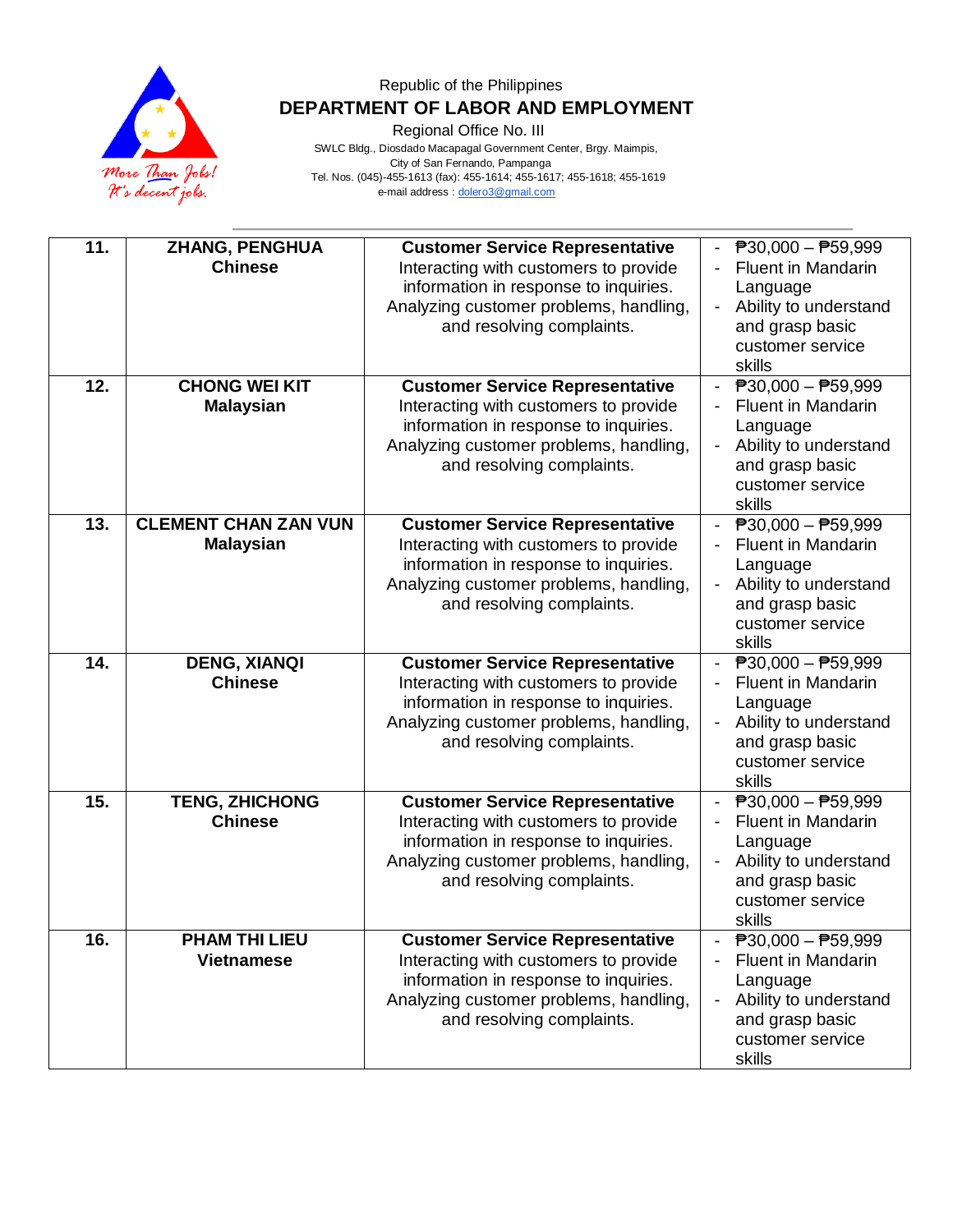

Regional Office No. III

| 17. | <b>WANG, YEFU</b><br><b>Chinese</b>        | <b>Customer Service Representative</b><br>Interacting with customers to provide<br>information in response to inquiries.<br>Analyzing customer problems, handling,<br>and resolving complaints. | $\overline{P}30,000 - \overline{P}59,999$<br><b>Fluent in Mandarin</b><br>Language<br>Ability to understand<br>and grasp basic<br>customer service<br>skills |
|-----|--------------------------------------------|-------------------------------------------------------------------------------------------------------------------------------------------------------------------------------------------------|--------------------------------------------------------------------------------------------------------------------------------------------------------------|
| 18. | <b>WANG, ZHILONG</b><br><b>Chinese</b>     | <b>Customer Service Representative</b><br>Interacting with customers to provide<br>information in response to inquiries.<br>Analyzing customer problems, handling,<br>and resolving complaints. | $\overline{P}30,000 - \overline{P}59,999$<br><b>Fluent in Mandarin</b><br>Language<br>Ability to understand<br>and grasp basic<br>customer service<br>skills |
| 19. | <b>NGUYEN VAN TAO</b><br><b>Vietnamese</b> | <b>Customer Service Representative</b><br>Interacting with customers to provide<br>information in response to inquiries.<br>Analyzing customer problems, handling,<br>and resolving complaints. | $\overline{P}30,000 - \overline{P}59,999$<br><b>Fluent in Mandarin</b><br>Language<br>Ability to understand<br>and grasp basic<br>customer service<br>skills |
| 20. | <b>CHANG, SHAO-YU</b><br><b>Taiwanese</b>  | <b>Customer Service Representative</b><br>Interacting with customers to provide<br>information in response to inquiries.<br>Analyzing customer problems, handling,<br>and resolving complaints. | $\overline{P}30,000 - P59,999$<br>Fluent in Mandarin<br>Language<br>Ability to understand<br>and grasp basic<br>customer service<br>skills                   |
| 21. | QIN, HAIFENG<br><b>Chinese</b>             | <b>Customer Service Representative</b><br>Interacting with customers to provide<br>information in response to inquiries.<br>Analyzing customer problems, handling,<br>and resolving complaints. | $\overline{P}30,000 - \overline{P}59,999$<br><b>Fluent in Mandarin</b><br>Language<br>Ability to understand<br>and grasp basic<br>customer service<br>skills |
| 22. | <b>HUANG, HANZHI</b><br><b>Chinese</b>     | <b>Customer Service Representative</b><br>Interacting with customers to provide<br>information in response to inquiries.<br>Analyzing customer problems, handling,<br>and resolving complaints. | $\overline{P}30,000 - \overline{P}59,999$<br><b>Fluent in Mandarin</b><br>Language<br>Ability to understand<br>and grasp basic<br>customer service<br>skills |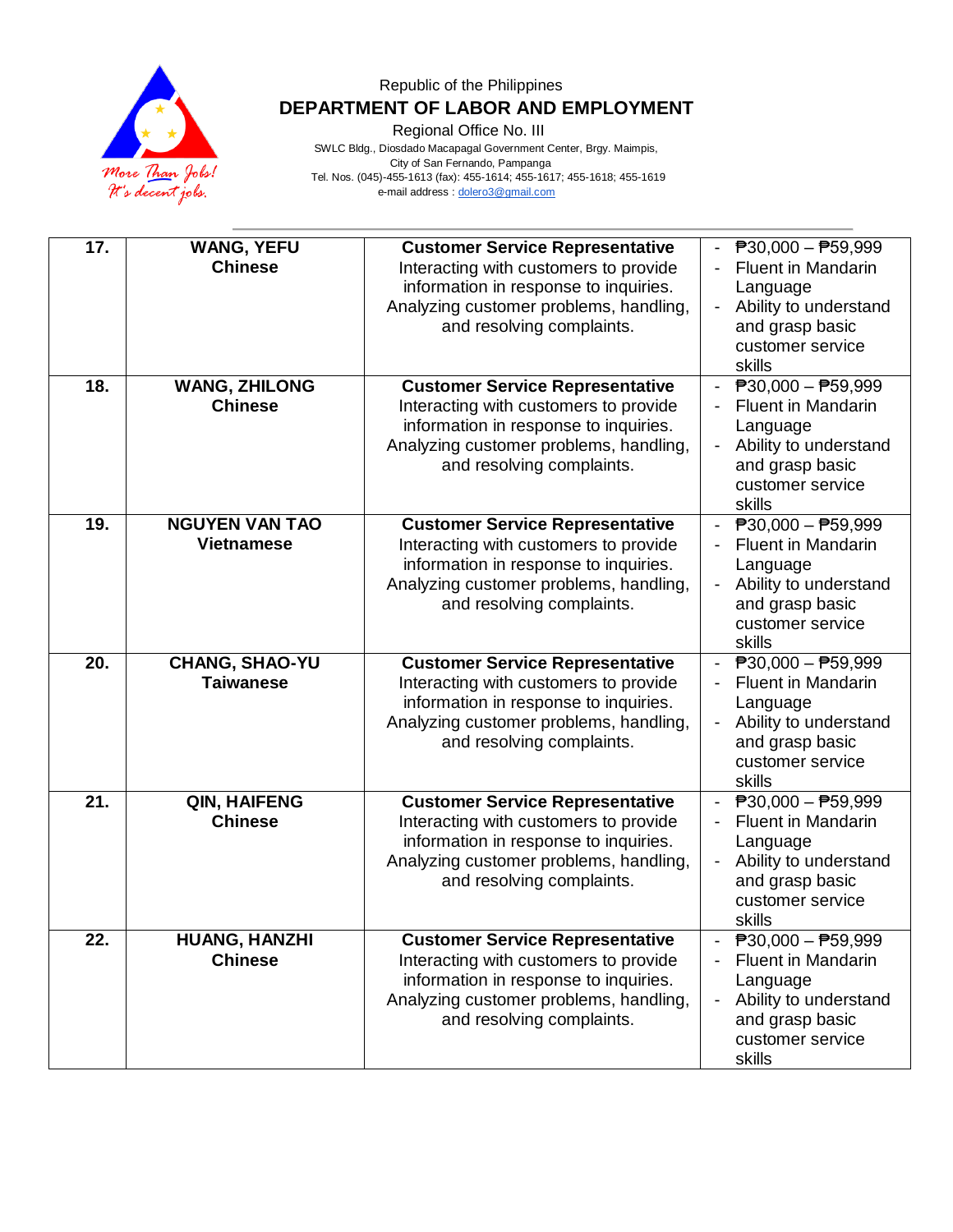

Regional Office No. III

| 23. | <b>HE, MINGMING</b><br><b>Chinese</b>  | <b>Customer Service Representative</b><br>Interacting with customers to provide<br>information in response to inquiries.<br>Analyzing customer problems, handling,<br>and resolving complaints. | $\overline{P}30,000 - \overline{P}59,999$<br><b>Fluent in Mandarin</b><br>Language<br>Ability to understand<br>and grasp basic<br>customer service<br>skills |
|-----|----------------------------------------|-------------------------------------------------------------------------------------------------------------------------------------------------------------------------------------------------|--------------------------------------------------------------------------------------------------------------------------------------------------------------|
| 24. | <b>HE, DONGLIANG</b><br><b>Chinese</b> | <b>Customer Service Representative</b><br>Interacting with customers to provide<br>information in response to inquiries.<br>Analyzing customer problems, handling,<br>and resolving complaints. | $\overline{P}30,000 - \overline{P}59,999$<br><b>Fluent in Mandarin</b><br>Language<br>Ability to understand<br>and grasp basic<br>customer service<br>skills |
| 25. | <b>HUANG, FANG</b><br><b>Chinese</b>   | <b>Customer Service Representative</b><br>Interacting with customers to provide<br>information in response to inquiries.<br>Analyzing customer problems, handling,<br>and resolving complaints. | $\overline{P}30,000 - \overline{P}59,999$<br><b>Fluent in Mandarin</b><br>Language<br>Ability to understand<br>and grasp basic<br>customer service<br>skills |
| 26. | <b>DONG, WENBIN</b><br><b>Chinese</b>  | <b>Customer Service Representative</b><br>Interacting with customers to provide<br>information in response to inquiries.<br>Analyzing customer problems, handling,<br>and resolving complaints. | $\overline{P}30,000 - \overline{P}59,999$<br>Fluent in Mandarin<br>Language<br>Ability to understand<br>and grasp basic<br>customer service<br>skills        |
| 27. | GAO, HANG<br><b>Chinese</b>            | <b>Customer Service Representative</b><br>Interacting with customers to provide<br>information in response to inquiries.<br>Analyzing customer problems, handling,<br>and resolving complaints. | $\overline{P}30,000 - \overline{P}59,999$<br><b>Fluent in Mandarin</b><br>Language<br>Ability to understand<br>and grasp basic<br>customer service<br>skills |
| 28. | <b>WEI, TAO</b><br><b>Chinese</b>      | <b>Customer Service Representative</b><br>Interacting with customers to provide<br>information in response to inquiries.<br>Analyzing customer problems, handling,<br>and resolving complaints. | $\overline{P}30,000 - \overline{P}59,999$<br><b>Fluent in Mandarin</b><br>Language<br>Ability to understand<br>and grasp basic<br>customer service<br>skills |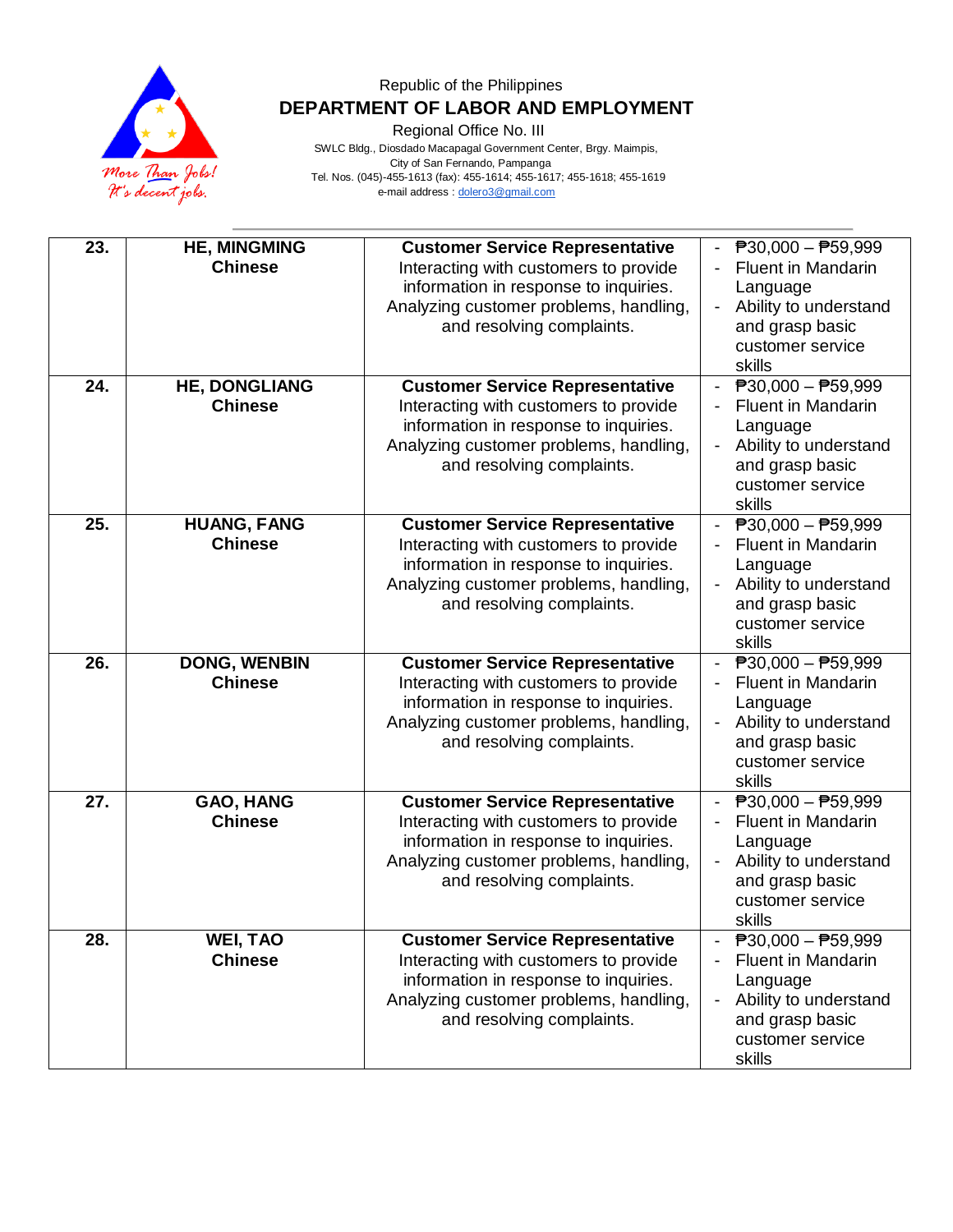

Regional Office No. III

| 29. | YANG, WEISHENG      | <b>Customer Service Representative</b> | $\overline{P}30,000 - \overline{P}59,999$ |
|-----|---------------------|----------------------------------------|-------------------------------------------|
|     | <b>Chinese</b>      | Interacting with customers to provide  | <b>Fluent in Mandarin</b>                 |
|     |                     | information in response to inquiries.  | Language                                  |
|     |                     | Analyzing customer problems, handling, | Ability to understand                     |
|     |                     | and resolving complaints.              | and grasp basic                           |
|     |                     |                                        | customer service                          |
|     |                     |                                        | skills                                    |
| 30. | LI, SIYUAN          | <b>Customer Service Representative</b> | $\overline{P}30,000 - \overline{P}59,999$ |
|     | <b>Chinese</b>      | Interacting with customers to provide  | <b>Fluent in Mandarin</b>                 |
|     |                     | information in response to inquiries.  | Language                                  |
|     |                     | Analyzing customer problems, handling, | Ability to understand                     |
|     |                     | and resolving complaints.              | and grasp basic                           |
|     |                     |                                        | customer service                          |
|     |                     |                                        | skills                                    |
| 31. | <b>TONG, ZILONG</b> | <b>Customer Service Representative</b> | $\overline{P}30,000 - \overline{P}59,999$ |
|     | <b>Chinese</b>      | Interacting with customers to provide  | <b>Fluent in Mandarin</b>                 |
|     |                     | information in response to inquiries.  | Language                                  |
|     |                     | Analyzing customer problems, handling, | Ability to understand                     |
|     |                     | and resolving complaints.              | and grasp basic                           |
|     |                     |                                        | customer service                          |
|     |                     |                                        | skills                                    |
| 32. | <b>DU, WANCHENG</b> | <b>Customer Service Representative</b> | $\overline{P}30,000 - \overline{P}59,999$ |
|     | <b>Chinese</b>      | Interacting with customers to provide  | Fluent in Mandarin                        |
|     |                     | information in response to inquiries.  | Language                                  |
|     |                     | Analyzing customer problems, handling, | Ability to understand                     |
|     |                     | and resolving complaints.              | and grasp basic                           |
|     |                     |                                        | customer service                          |
|     |                     |                                        | skills                                    |
| 33. | PHATKAEW, SURUMON   | <b>Customer Service Representative</b> | $\overline{P}30,000 - \overline{P}59,999$ |
|     | Thai                | Interacting with customers to provide  | <b>Fluent in Mandarin</b>                 |
|     |                     | information in response to inquiries.  | Language                                  |
|     |                     | Analyzing customer problems, handling, | Ability to understand                     |
|     |                     | and resolving complaints.              | and grasp basic                           |
|     |                     |                                        | customer service                          |
|     |                     |                                        | skills                                    |
| 34. | LIU, JIAO           | <b>Customer Service Representative</b> | $\overline{P}30,000 - \overline{P}59,999$ |
|     | <b>Chinese</b>      | Interacting with customers to provide  | <b>Fluent in Mandarin</b>                 |
|     |                     |                                        |                                           |
|     |                     | information in response to inquiries.  | Language                                  |
|     |                     | Analyzing customer problems, handling, | Ability to understand                     |
|     |                     | and resolving complaints.              | and grasp basic                           |
|     |                     |                                        | customer service                          |
|     |                     |                                        | skills                                    |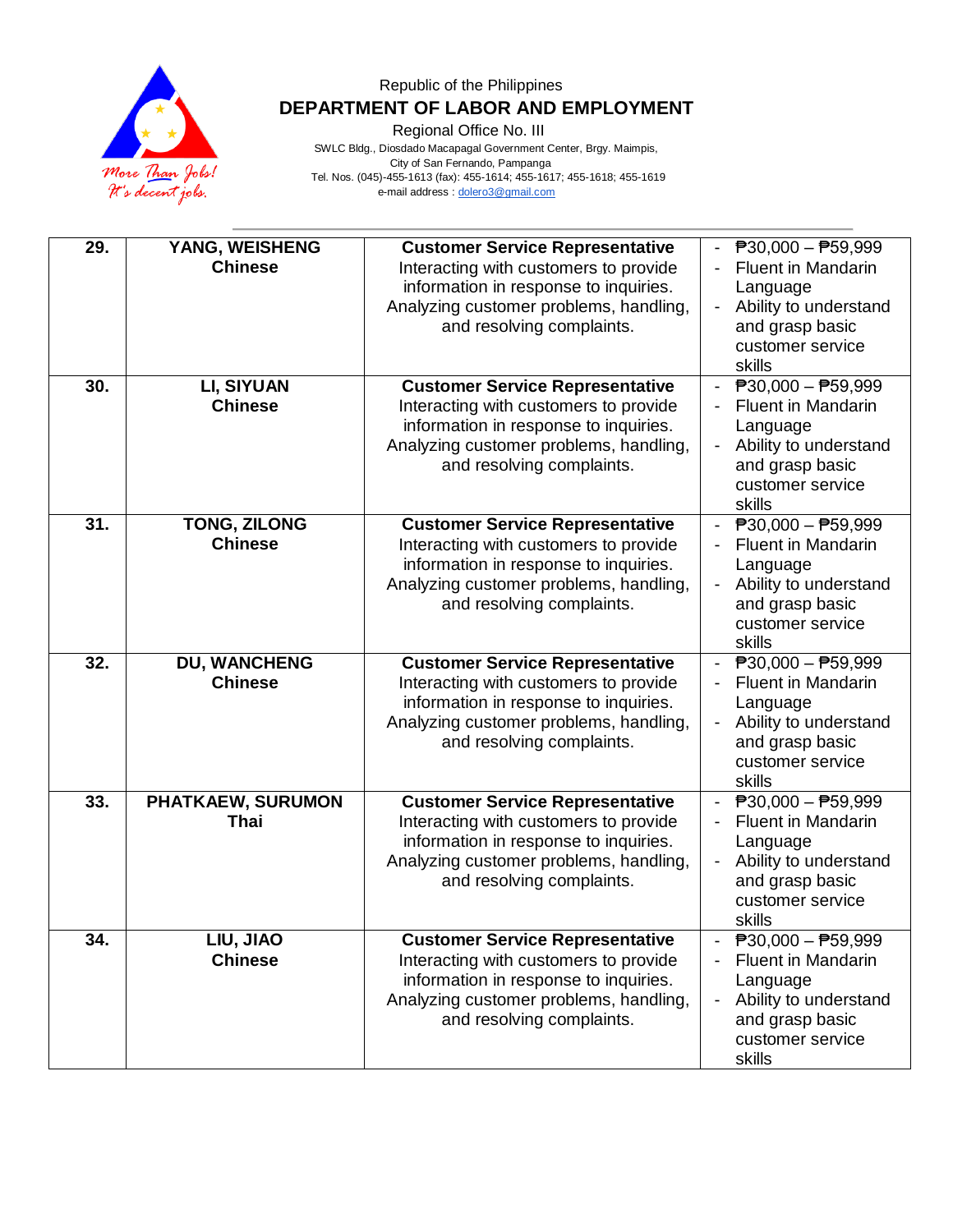

Regional Office No. III

| 35. | <b>SUN, SHUAISHUAI</b>    | <b>Customer Service Representative</b> | $\overline{P}30,000 - \overline{P}59,999$ |
|-----|---------------------------|----------------------------------------|-------------------------------------------|
|     | <b>Chinese</b>            | Interacting with customers to provide  | <b>Fluent in Mandarin</b>                 |
|     |                           | information in response to inquiries.  | Language                                  |
|     |                           | Analyzing customer problems, handling, | Ability to understand                     |
|     |                           | and resolving complaints.              | and grasp basic                           |
|     |                           |                                        | customer service                          |
|     |                           |                                        | skills                                    |
| 36. | <b>SHEN, HUANGLU</b>      | <b>Customer Service Representative</b> | $\overline{P}30,000 - \overline{P}59,999$ |
|     | <b>Chinese</b>            | Interacting with customers to provide  | <b>Fluent in Mandarin</b>                 |
|     |                           | information in response to inquiries.  | Language                                  |
|     |                           | Analyzing customer problems, handling, | Ability to understand                     |
|     |                           | and resolving complaints.              | and grasp basic                           |
|     |                           |                                        | customer service                          |
|     |                           |                                        | skills                                    |
| 37. | <b>SHEN, CHONG</b>        | <b>Customer Service Representative</b> | $\overline{P}30,000 - \overline{P}59,999$ |
|     | <b>Chinese</b>            | Interacting with customers to provide  | <b>Fluent in Mandarin</b>                 |
|     |                           | information in response to inquiries.  | Language                                  |
|     |                           | Analyzing customer problems, handling, | Ability to understand                     |
|     |                           | and resolving complaints.              | and grasp basic                           |
|     |                           |                                        | customer service                          |
|     |                           |                                        | skills                                    |
| 38. | <b>SAE-JANG, NATTAWAN</b> | <b>Customer Service Representative</b> | $\overline{P}30,000 - \overline{P}59,999$ |
|     | <b>Thai</b>               | Interacting with customers to provide  | Fluent in Mandarin                        |
|     |                           | information in response to inquiries.  | Language                                  |
|     |                           | Analyzing customer problems, handling, | Ability to understand                     |
|     |                           | and resolving complaints.              | and grasp basic                           |
|     |                           |                                        | customer service                          |
|     |                           |                                        | skills                                    |
| 39. | QI, WENDANG               | <b>Customer Service Representative</b> | $\overline{P}30,000 - \overline{P}59,999$ |
|     | <b>Chinese</b>            | Interacting with customers to provide  | <b>Fluent in Mandarin</b>                 |
|     |                           | information in response to inquiries.  | Language                                  |
|     |                           | Analyzing customer problems, handling, | Ability to understand                     |
|     |                           | and resolving complaints.              | and grasp basic                           |
|     |                           |                                        | customer service                          |
|     |                           |                                        |                                           |
| 40. |                           |                                        | skills                                    |
|     | LI, LINA                  | <b>Customer Service Representative</b> | $\overline{P}30,000 - \overline{P}59,999$ |
|     | <b>Chinese</b>            | Interacting with customers to provide  | <b>Fluent in Mandarin</b>                 |
|     |                           | information in response to inquiries.  | Language                                  |
|     |                           | Analyzing customer problems, handling, | Ability to understand                     |
|     |                           | and resolving complaints.              | and grasp basic                           |
|     |                           |                                        | customer service                          |
|     |                           |                                        | skills                                    |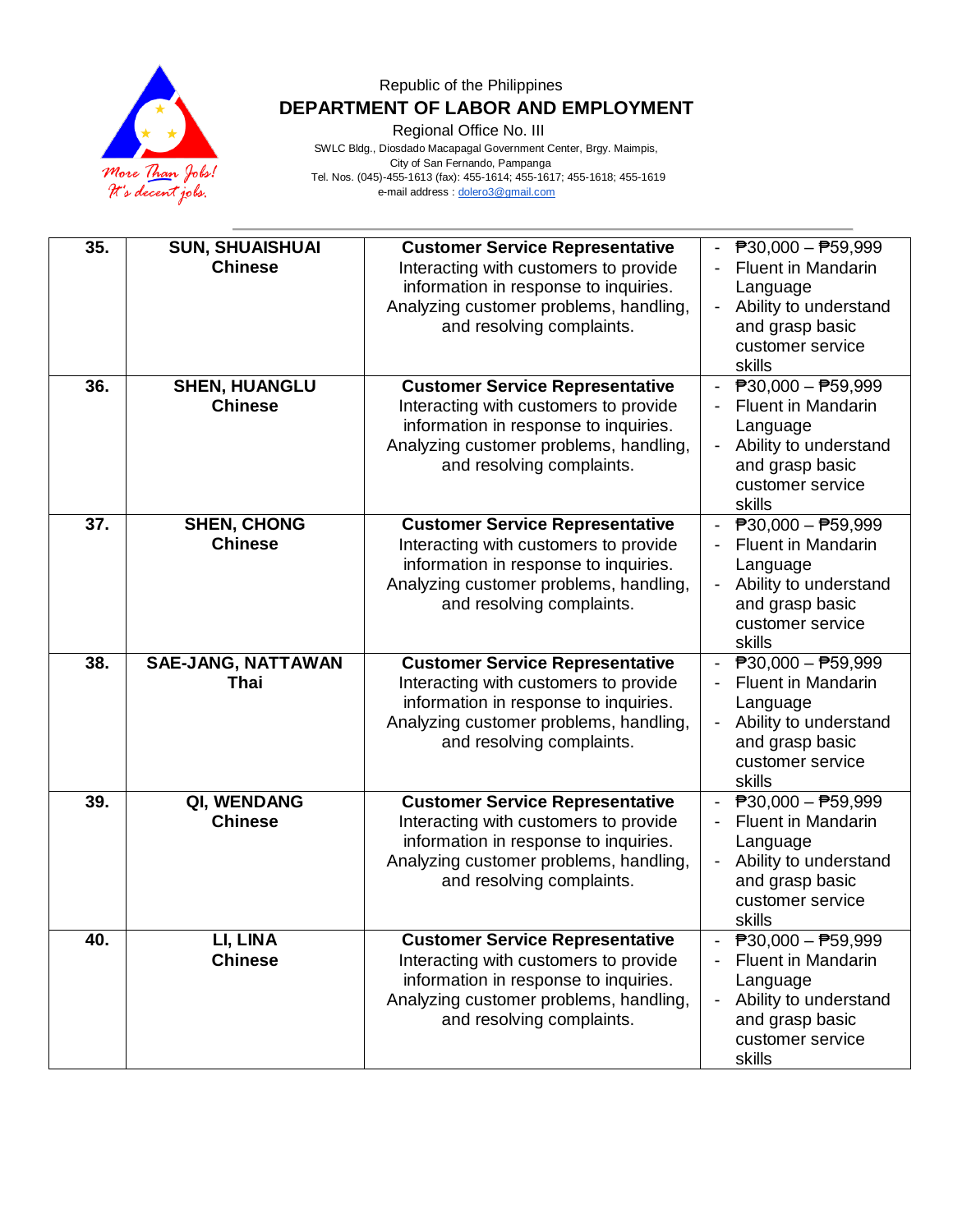

Regional Office No. III

| 41. | YANG, XUE<br><b>Chinese</b>                    | <b>Customer Service Representative</b><br>Interacting with customers to provide<br>information in response to inquiries.<br>Analyzing customer problems, handling,<br>and resolving complaints. | $\overline{P}30,000 - \overline{P}59,999$<br><b>Fluent in Mandarin</b><br>Language<br>Ability to understand<br>$\overline{\phantom{a}}$<br>and grasp basic<br>customer service<br>skills |
|-----|------------------------------------------------|-------------------------------------------------------------------------------------------------------------------------------------------------------------------------------------------------|------------------------------------------------------------------------------------------------------------------------------------------------------------------------------------------|
| 42. | <b>CHEN, WENBI</b><br><b>Chinese</b>           | <b>Customer Service Representative</b><br>Interacting with customers to provide<br>information in response to inquiries.<br>Analyzing customer problems, handling,<br>and resolving complaints. | $\overline{P}30,000 - \overline{P}59,999$<br><b>Fluent in Mandarin</b><br>Language<br>Ability to understand<br>and grasp basic<br>customer service<br>skills                             |
| 43. | <b>CHOW MAN SANG</b><br><b>Malaysian</b>       | <b>Customer Service Representative</b><br>Interacting with customers to provide<br>information in response to inquiries.<br>Analyzing customer problems, handling,<br>and resolving complaints. | $P30,000 - P59,999$<br><b>Fluent in Mandarin</b><br>Language<br>Ability to understand<br>and grasp basic<br>customer service<br>skills                                                   |
| 44. | <b>CHEN, GUANGHUI</b><br><b>Chinese</b>        | <b>Customer Service Representative</b><br>Interacting with customers to provide<br>information in response to inquiries.<br>Analyzing customer problems, handling,<br>and resolving complaints. | $\overline{P}30,000 - P59,999$<br><b>Fluent in Mandarin</b><br>Language<br>Ability to understand<br>and grasp basic<br>customer service<br>skills                                        |
| 45. | <b>HOANG THI NGOC ANH</b><br><b>Vietnamese</b> | <b>Customer Service Representative</b><br>Interacting with customers to provide<br>information in response to inquiries.<br>Analyzing customer problems, handling,<br>and resolving complaints. | $\overline{P}30,000 - \overline{P}59,999$<br><b>Fluent in Mandarin</b><br>Language<br>Ability to understand<br>and grasp basic<br>customer service<br>skills                             |
| 46. | <b>LAM JIA XING</b><br><b>Malaysian</b>        | <b>Customer Service Representative</b><br>Interacting with customers to provide<br>information in response to inquiries.<br>Analyzing customer problems, handling,<br>and resolving complaints. | $\overline{P}30,000 - \overline{P}59,999$<br><b>Fluent in Mandarin</b><br>Language<br>Ability to understand<br>and grasp basic<br>customer service<br>skills                             |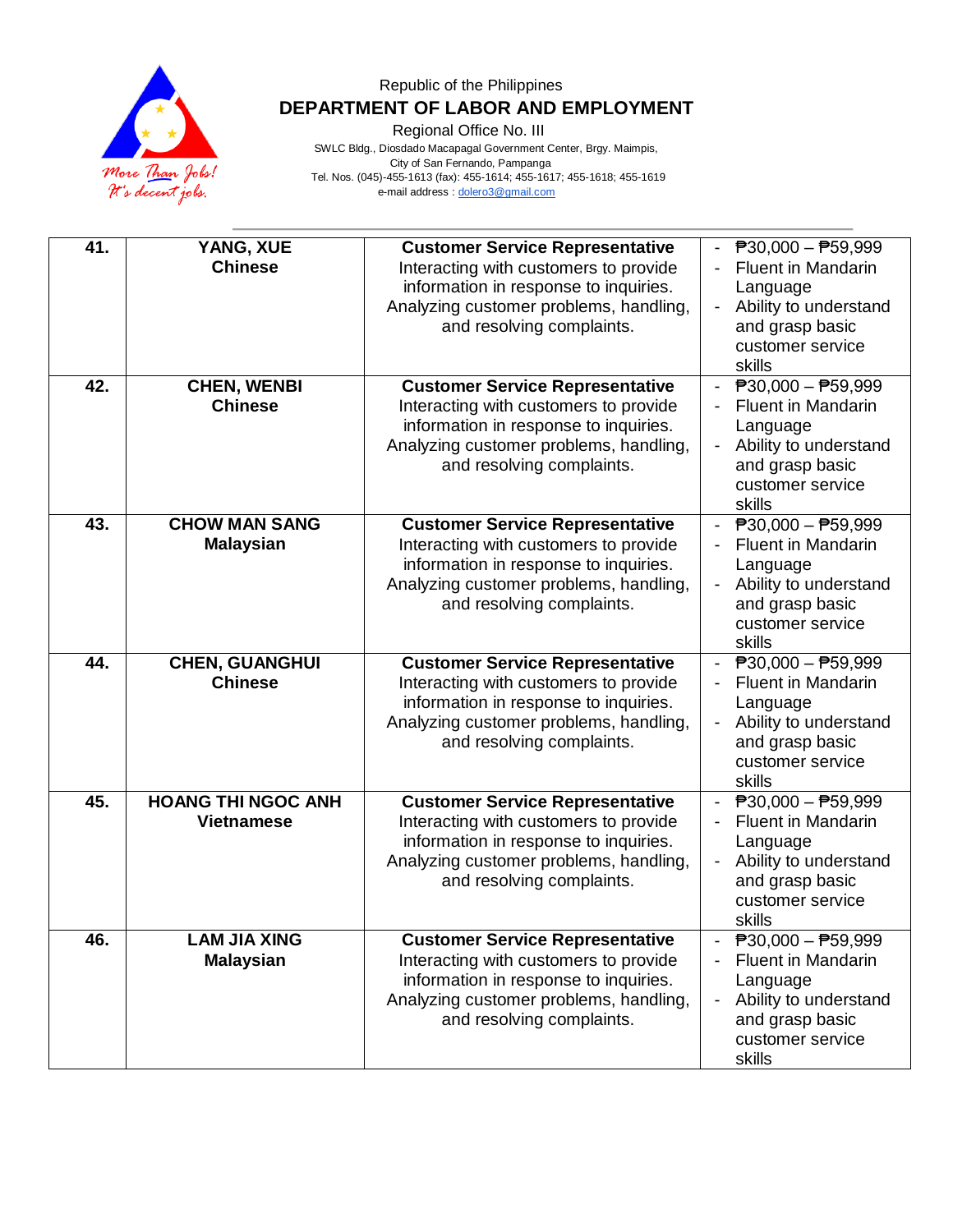

Regional Office No. III

| 47. | <b>LIM YI HENG</b><br><b>Malaysian</b>   | <b>Customer Service Representative</b><br>Interacting with customers to provide<br>information in response to inquiries.<br>Analyzing customer problems, handling,<br>and resolving complaints. | $\overline{P}30,000 - \overline{P}59,999$<br><b>Fluent in Mandarin</b><br>Language<br>Ability to understand<br>and grasp basic<br>customer service<br>skills |
|-----|------------------------------------------|-------------------------------------------------------------------------------------------------------------------------------------------------------------------------------------------------|--------------------------------------------------------------------------------------------------------------------------------------------------------------|
| 48. | <b>TAN YONG JIE</b><br><b>Malaysian</b>  | <b>Customer Service Representative</b><br>Interacting with customers to provide<br>information in response to inquiries.<br>Analyzing customer problems, handling,<br>and resolving complaints. | $\overline{P}30,000 - \overline{P}59,999$<br><b>Fluent in Mandarin</b><br>Language<br>Ability to understand<br>and grasp basic<br>customer service<br>skills |
| 49. | <b>HUANG, XUE</b><br><b>Chinese</b>      | <b>Customer Service Representative</b><br>Interacting with customers to provide<br>information in response to inquiries.<br>Analyzing customer problems, handling,<br>and resolving complaints. | $\overline{P}30,000 - \overline{P}59,999$<br><b>Fluent in Mandarin</b><br>Language<br>Ability to understand<br>and grasp basic<br>customer service<br>skills |
| 50. | <b>ZHENG, WENZHONG</b><br><b>Chinese</b> | <b>Customer Service Representative</b><br>Interacting with customers to provide<br>information in response to inquiries.<br>Analyzing customer problems, handling,<br>and resolving complaints. | $\overline{P}30,000 - P59,999$<br><b>Fluent in Mandarin</b><br>Language<br>Ability to understand<br>and grasp basic<br>customer service<br>skills            |
| 51. | LI, GUOTAO<br><b>Chinese</b>             | <b>Customer Service Representative</b><br>Interacting with customers to provide<br>information in response to inquiries.<br>Analyzing customer problems, handling,<br>and resolving complaints. | $\overline{P}30,000 - \overline{P}59,999$<br><b>Fluent in Mandarin</b><br>Language<br>Ability to understand<br>and grasp basic<br>customer service<br>skills |
| 52. | <b>XU, JINGLIN</b><br><b>Chinese</b>     | <b>Customer Service Representative</b><br>Interacting with customers to provide<br>information in response to inquiries.<br>Analyzing customer problems, handling,<br>and resolving complaints. | $\overline{P}30,000 - \overline{P}59,999$<br><b>Fluent in Mandarin</b><br>Language<br>Ability to understand<br>and grasp basic<br>customer service<br>skills |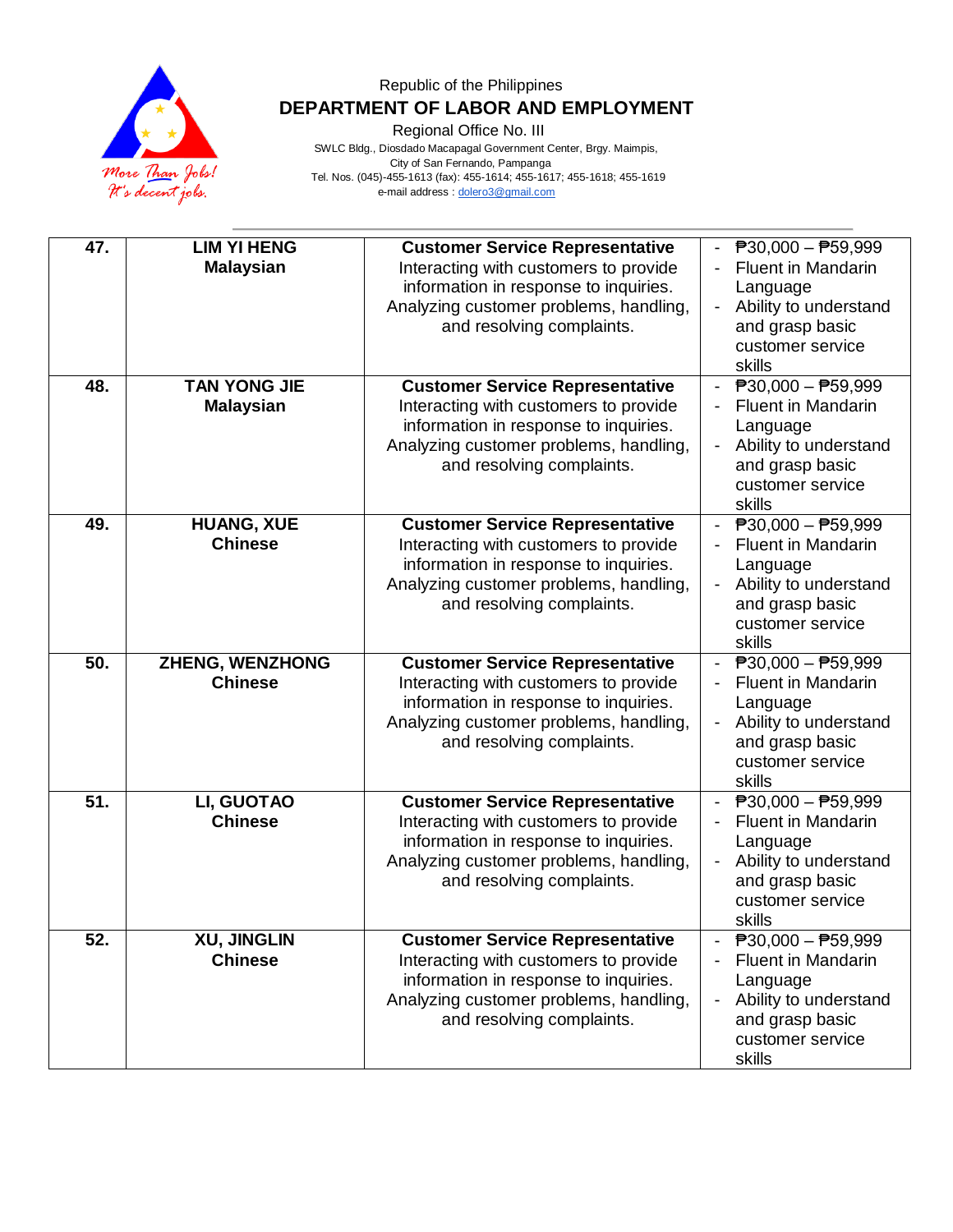

Regional Office No. III

| 53. | LI, QIHAI<br><b>Chinese</b>            | <b>Customer Service Representative</b><br>Interacting with customers to provide<br>information in response to inquiries.<br>Analyzing customer problems, handling,<br>and resolving complaints. | $\overline{P}30,000 - \overline{P}59,999$<br><b>Fluent in Mandarin</b><br>Language<br>Ability to understand<br>and grasp basic<br>customer service<br>skills |
|-----|----------------------------------------|-------------------------------------------------------------------------------------------------------------------------------------------------------------------------------------------------|--------------------------------------------------------------------------------------------------------------------------------------------------------------|
| 54. | LI, XIAJUN<br><b>Chinese</b>           | <b>Customer Service Representative</b><br>Interacting with customers to provide<br>information in response to inquiries.<br>Analyzing customer problems, handling,<br>and resolving complaints. | $\overline{P}30,000 - \overline{P}59,999$<br><b>Fluent in Mandarin</b><br>Language<br>Ability to understand<br>and grasp basic<br>customer service<br>skills |
| 55. | LI, ZUCHAO<br><b>Chinese</b>           | <b>Customer Service Representative</b><br>Interacting with customers to provide<br>information in response to inquiries.<br>Analyzing customer problems, handling,<br>and resolving complaints. | $\overline{P}30,000 - \overline{P}59,999$<br><b>Fluent in Mandarin</b><br>Language<br>Ability to understand<br>and grasp basic<br>customer service<br>skills |
| 56. | <b>LIANG, QIPING</b><br><b>Chinese</b> | <b>Customer Service Representative</b><br>Interacting with customers to provide<br>information in response to inquiries.<br>Analyzing customer problems, handling,<br>and resolving complaints. | $\overline{P}30,000 - P59,999$<br><b>Fluent in Mandarin</b><br>Language<br>Ability to understand<br>and grasp basic<br>customer service<br>skills            |
| 57. | ZHAO, YAFEI<br><b>Chinese</b>          | <b>Customer Service Representative</b><br>Interacting with customers to provide<br>information in response to inquiries.<br>Analyzing customer problems, handling,<br>and resolving complaints. | $\overline{P}30,000 - \overline{P}59,999$<br><b>Fluent in Mandarin</b><br>Language<br>Ability to understand<br>and grasp basic<br>customer service<br>skills |
| 58. | ZHANG, JINHAI<br><b>Chinese</b>        | <b>Customer Service Representative</b><br>Interacting with customers to provide<br>information in response to inquiries.<br>Analyzing customer problems, handling,<br>and resolving complaints. | $\overline{P}30,000 - \overline{P}59,999$<br><b>Fluent in Mandarin</b><br>Language<br>Ability to understand<br>and grasp basic<br>customer service<br>skills |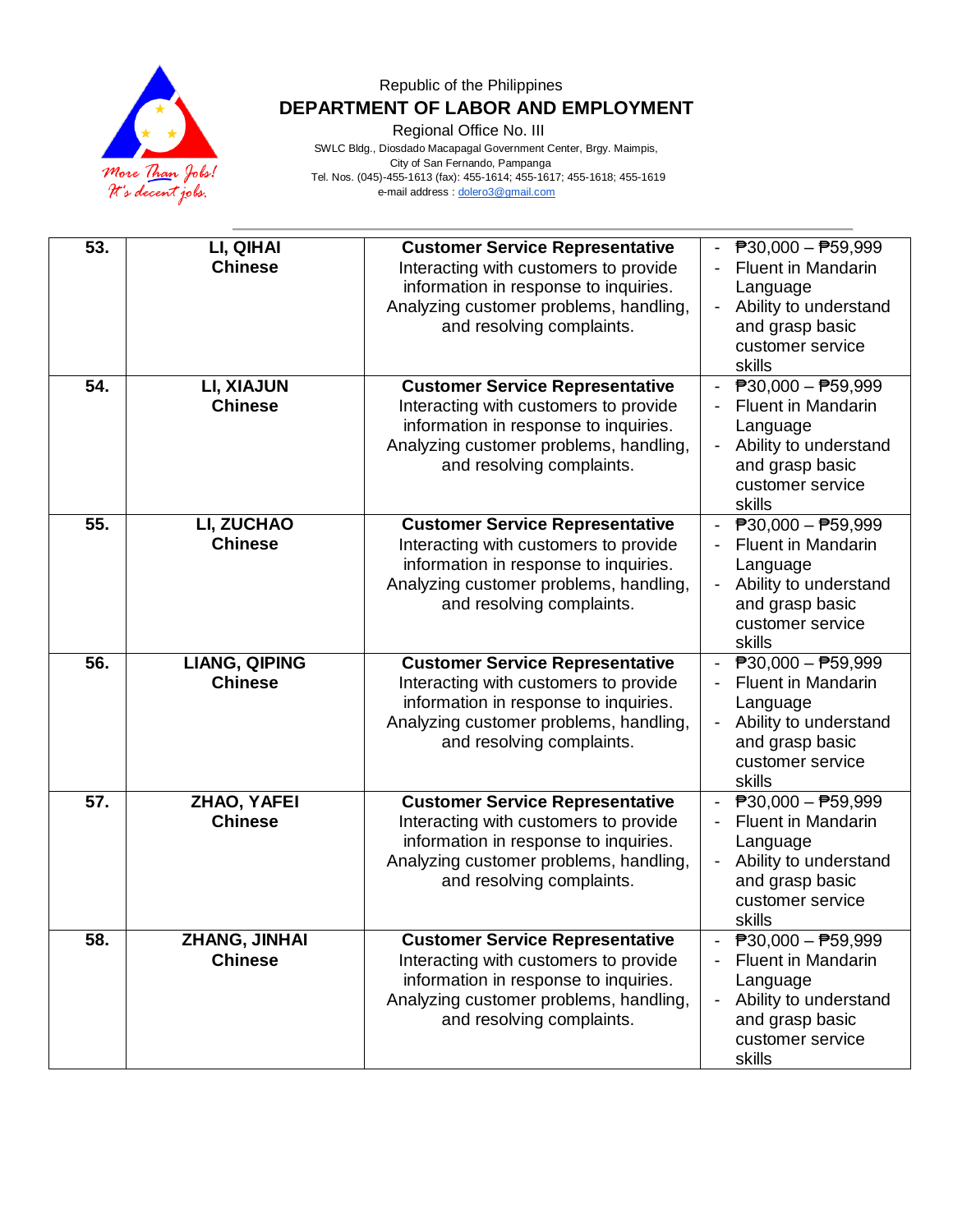

Regional Office No. III

| 59. | <b>TANG, LONG</b><br><b>Chinese</b>       | <b>Customer Service Representative</b><br>Interacting with customers to provide<br>information in response to inquiries.<br>Analyzing customer problems, handling,<br>and resolving complaints. | $\overline{P}30,000 - \overline{P}59,999$<br><b>Fluent in Mandarin</b><br>Language<br>Ability to understand<br>and grasp basic<br>customer service<br>skills |
|-----|-------------------------------------------|-------------------------------------------------------------------------------------------------------------------------------------------------------------------------------------------------|--------------------------------------------------------------------------------------------------------------------------------------------------------------|
| 60. | YANG, SHUAI<br><b>Chinese</b>             | <b>Customer Service Representative</b><br>Interacting with customers to provide<br>information in response to inquiries.<br>Analyzing customer problems, handling,<br>and resolving complaints. | $\overline{P}30,000 - \overline{P}59,999$<br><b>Fluent in Mandarin</b><br>Language<br>Ability to understand<br>and grasp basic<br>customer service<br>skills |
| 61. | <b>MENG, TUO</b><br><b>Chinese</b>        | <b>Customer Service Representative</b><br>Interacting with customers to provide<br>information in response to inquiries.<br>Analyzing customer problems, handling,<br>and resolving complaints. | $\overline{P}30,000 - \overline{P}59,999$<br><b>Fluent in Mandarin</b><br>Language<br>Ability to understand<br>and grasp basic<br>customer service<br>skills |
| 62. | <b>VU MINH HOANG</b><br><b>Vietnamese</b> | <b>Customer Service Representative</b><br>Interacting with customers to provide<br>information in response to inquiries.<br>Analyzing customer problems, handling,<br>and resolving complaints. | $\overline{P}30,000 - P59,999$<br>Fluent in Mandarin<br>Language<br>Ability to understand<br>and grasp basic<br>customer service<br>skills                   |
| 63. | <b>CHEN, ZHIQIANG</b><br><b>Chinese</b>   | <b>Customer Service Representative</b><br>Interacting with customers to provide<br>information in response to inquiries.<br>Analyzing customer problems, handling,<br>and resolving complaints. | $\overline{P}30,000 - \overline{P}59,999$<br><b>Fluent in Mandarin</b><br>Language<br>Ability to understand<br>and grasp basic<br>customer service<br>skills |
| 64. | QIAN, JINBO<br><b>Chinese</b>             | <b>Customer Service Representative</b><br>Interacting with customers to provide<br>information in response to inquiries.<br>Analyzing customer problems, handling,<br>and resolving complaints. | $\overline{P}30,000 - \overline{P}59,999$<br><b>Fluent in Mandarin</b><br>Language<br>Ability to understand<br>and grasp basic<br>customer service<br>skills |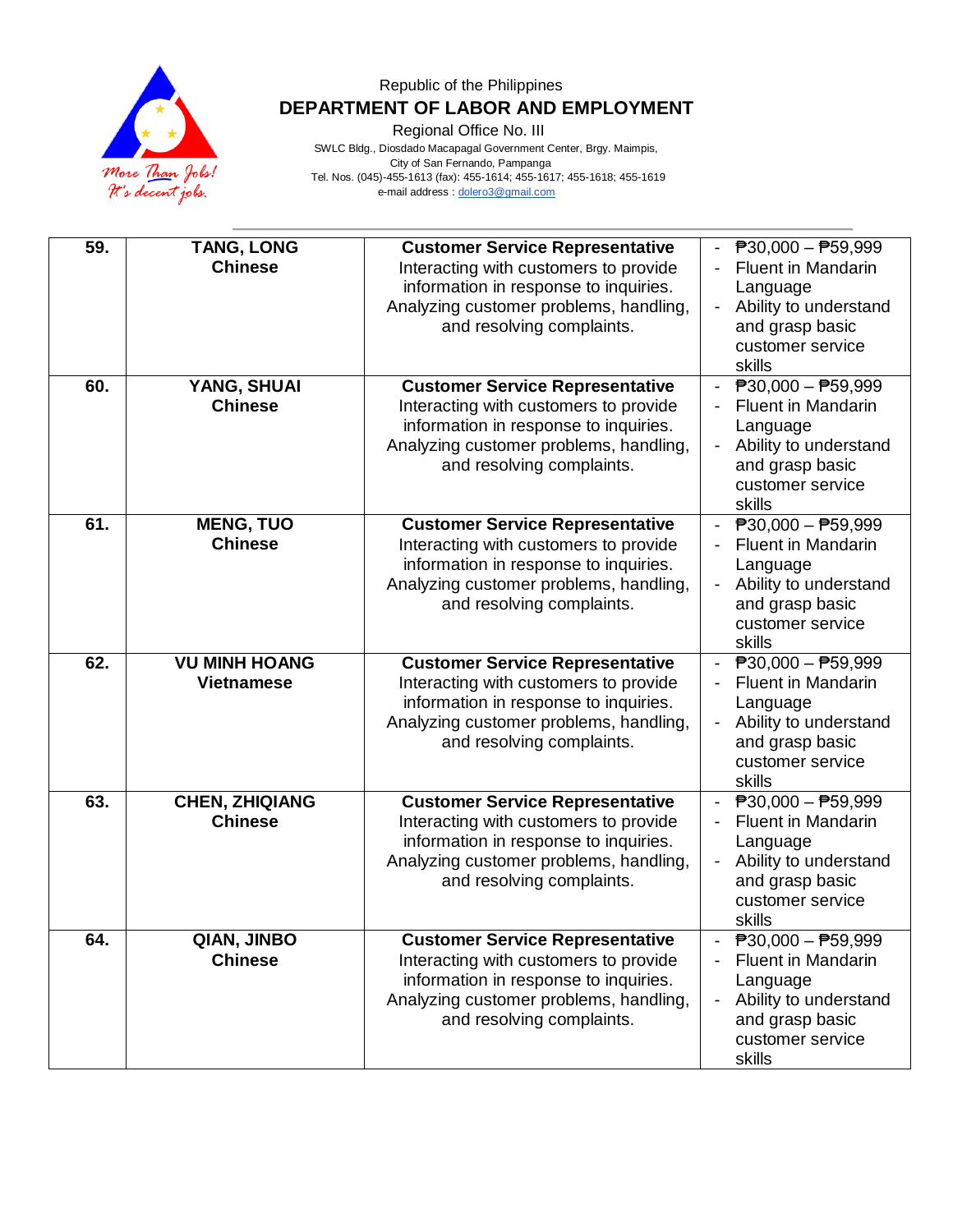

Regional Office No. III

| 65. | <b>GIANG THI DAO</b>        | <b>Customer Service Representative</b>                                          | $\overline{P}30,000 - \overline{P}59,999$           |
|-----|-----------------------------|---------------------------------------------------------------------------------|-----------------------------------------------------|
|     | <b>Vietnamese</b>           | Interacting with customers to provide                                           | <b>Fluent in Mandarin</b>                           |
|     |                             | information in response to inquiries.                                           | Language                                            |
|     |                             | Analyzing customer problems, handling,                                          | Ability to understand<br>$\overline{\phantom{a}}$   |
|     |                             | and resolving complaints.                                                       | and grasp basic                                     |
|     |                             |                                                                                 | customer service                                    |
|     |                             |                                                                                 | skills                                              |
| 66. | <b>DUONG THI THANH HIEU</b> | <b>Customer Service Representative</b>                                          | $\overline{P}30,000 - \overline{P}59,999$           |
|     | <b>Vietnamese</b>           | Interacting with customers to provide                                           | <b>Fluent in Mandarin</b>                           |
|     |                             | information in response to inquiries.                                           | Language                                            |
|     |                             | Analyzing customer problems, handling,                                          | Ability to understand                               |
|     |                             | and resolving complaints.                                                       | and grasp basic<br>customer service                 |
|     |                             |                                                                                 | skills                                              |
| 67. | <b>HOANG THI PHUONG</b>     | <b>Customer Service Representative</b>                                          | $\overline{P}30,000 - \overline{P}59,999$           |
|     | <b>Vietnamese</b>           | Interacting with customers to provide                                           | <b>Fluent in Mandarin</b>                           |
|     |                             | information in response to inquiries.                                           | Language                                            |
|     |                             | Analyzing customer problems, handling,                                          | Ability to understand                               |
|     |                             | and resolving complaints.                                                       | and grasp basic                                     |
|     |                             |                                                                                 | customer service                                    |
|     |                             |                                                                                 | skills                                              |
| 68. | <b>NGUYEN KIEU ANH</b>      | <b>Customer Service Representative</b>                                          | $\overline{P}30,000 - P59,999$                      |
|     | <b>Vietnamese</b>           | Interacting with customers to provide                                           | <b>Fluent in Mandarin</b>                           |
|     |                             | information in response to inquiries.<br>Analyzing customer problems, handling, | Language<br>Ability to understand                   |
|     |                             | and resolving complaints.                                                       | and grasp basic                                     |
|     |                             |                                                                                 | customer service                                    |
|     |                             |                                                                                 | skills                                              |
| 69. | <b>STANLEY YICHUNANTO</b>   | <b>Customer Service Representative</b>                                          | $\overline{P}30,000 - \overline{P}59,999$           |
|     | <b>Indonesian</b>           | Interacting with customers to provide                                           | <b>Fluent in Mandarin</b>                           |
|     |                             | information in response to inquiries.                                           | Language                                            |
|     |                             | Analyzing customer problems, handling,                                          | Ability to understand                               |
|     |                             | and resolving complaints.                                                       | and grasp basic                                     |
|     |                             |                                                                                 | customer service                                    |
| 70. | <b>VI THI THANH MAI</b>     | <b>Customer Service Representative</b>                                          | skills<br>$\overline{P}30,000 - \overline{P}59,999$ |
|     | <b>Vietnamese</b>           | Interacting with customers to provide                                           | Fluent in Mandarin                                  |
|     |                             | information in response to inquiries.                                           | Language                                            |
|     |                             | Analyzing customer problems, handling,                                          | Ability to understand                               |
|     |                             | and resolving complaints.                                                       | and grasp basic                                     |
|     |                             |                                                                                 | customer service                                    |
|     |                             |                                                                                 | skills                                              |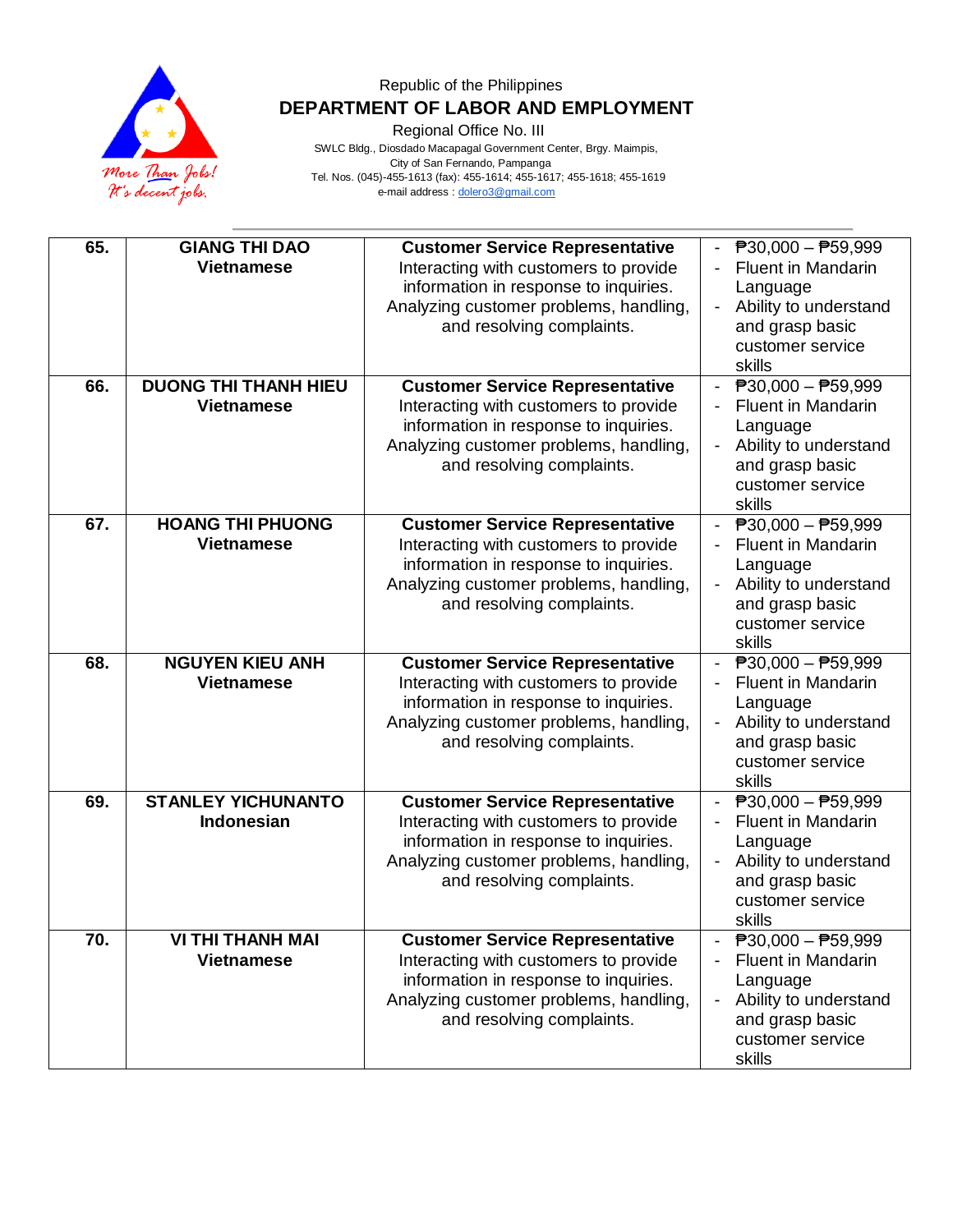

Regional Office No. III

| 71. | <b>DIEP VAN DUC</b><br><b>Vietnamese</b>                    | <b>Customer Service Representative</b><br>Interacting with customers to provide<br>information in response to inquiries.<br>Analyzing customer problems, handling,<br>and resolving complaints. | $\overline{P}30,000 - \overline{P}59,999$<br><b>Fluent in Mandarin</b><br>Language<br>Ability to understand<br>and grasp basic<br>customer service<br>skills |
|-----|-------------------------------------------------------------|-------------------------------------------------------------------------------------------------------------------------------------------------------------------------------------------------|--------------------------------------------------------------------------------------------------------------------------------------------------------------|
| 72. | <b>TIAN, HUAN</b><br><b>Chinese</b>                         | <b>Customer Service Representative</b><br>Interacting with customers to provide<br>information in response to inquiries.<br>Analyzing customer problems, handling,<br>and resolving complaints. | $\overline{P}30,000 - \overline{P}59,999$<br><b>Fluent in Mandarin</b><br>Language<br>Ability to understand<br>and grasp basic<br>customer service<br>skills |
| 73. | <b>JING, YUCHUAN</b><br><b>Chinese</b>                      | <b>Customer Service Representative</b><br>Interacting with customers to provide<br>information in response to inquiries.<br>Analyzing customer problems, handling,<br>and resolving complaints. | $\overline{P}30,000 - \overline{P}59,999$<br><b>Fluent in Mandarin</b><br>Language<br>Ability to understand<br>and grasp basic<br>customer service<br>skills |
| 74. | <b>KAMONWISUTTILERD,</b><br><b>CHAINISIT</b><br><b>Thai</b> | <b>Customer Service Representative</b><br>Interacting with customers to provide<br>information in response to inquiries.<br>Analyzing customer problems, handling,<br>and resolving complaints. | $\overline{P}30,000 - P59,999$<br><b>Fluent in Mandarin</b><br>Language<br>Ability to understand<br>and grasp basic<br>customer service<br>skills            |
| 75. | ZHAO, ZHIHUI<br><b>Chinese</b>                              | <b>Customer Service Representative</b><br>Interacting with customers to provide<br>information in response to inquiries.<br>Analyzing customer problems, handling,<br>and resolving complaints. | $\overline{P}30,000 - \overline{P}59,999$<br><b>Fluent in Mandarin</b><br>Language<br>Ability to understand<br>and grasp basic<br>customer service<br>skills |
| 76. | QI, BO<br><b>Chinese</b>                                    | <b>Customer Service Representative</b><br>Interacting with customers to provide<br>information in response to inquiries.<br>Analyzing customer problems, handling,<br>and resolving complaints. | $\overline{P}30,000 - \overline{P}59,999$<br><b>Fluent in Mandarin</b><br>Language<br>Ability to understand<br>and grasp basic<br>customer service<br>skills |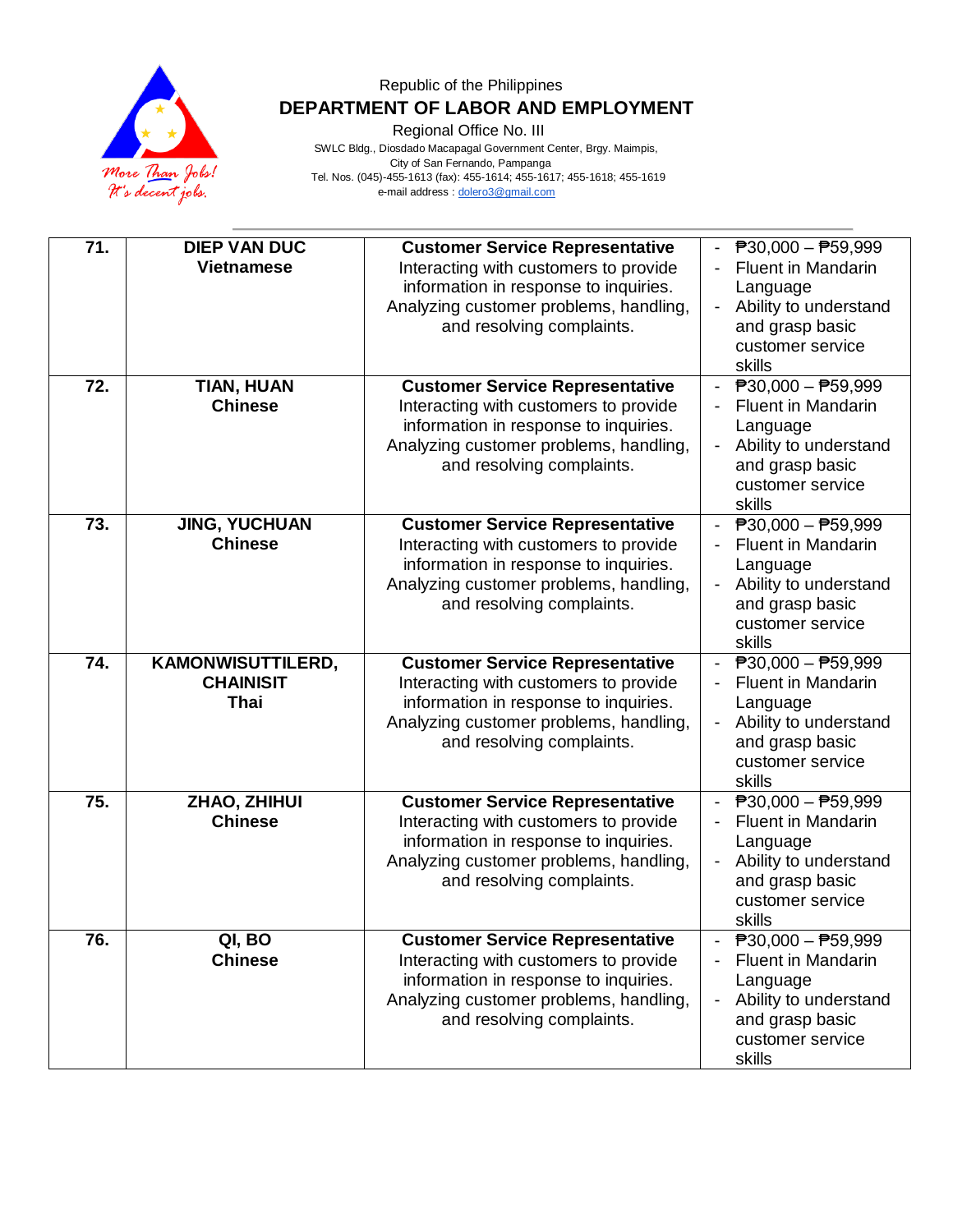

Regional Office No. III

| 77. | <b>ZHONG, FUHAO</b><br><b>Chinese</b> | <b>Customer Service Representative</b><br>Interacting with customers to provide<br>information in response to inquiries.<br>Analyzing customer problems, handling,<br>and resolving complaints. | - $P30,000 - P59,999$<br><b>Fluent in Mandarin</b><br>Language<br>Ability to understand<br>and grasp basic<br>customer service<br>skills                     |
|-----|---------------------------------------|-------------------------------------------------------------------------------------------------------------------------------------------------------------------------------------------------|--------------------------------------------------------------------------------------------------------------------------------------------------------------|
| 78. | <b>CHEN, FENG</b><br><b>Chinese</b>   | <b>Customer Service Representative</b><br>Interacting with customers to provide<br>information in response to inquiries.<br>Analyzing customer problems, handling,<br>and resolving complaints. | - $P30,000 - P59,999$<br><b>Fluent in Mandarin</b><br>Language<br>Ability to understand<br>and grasp basic<br>customer service<br>skills                     |
| 79. | <b>CHEN, CHENG</b><br><b>Chinese</b>  | <b>Customer Service Representative</b><br>Interacting with customers to provide<br>information in response to inquiries.<br>Analyzing customer problems, handling,<br>and resolving complaints. | $\overline{P}30,000 - \overline{P}59,999$<br><b>Fluent in Mandarin</b><br>Language<br>Ability to understand<br>and grasp basic<br>customer service<br>skills |

| Name and Address of Employer:<br><b>BOOMERING, INC.</b><br>Unit 1B, Philexcel Retail Building 2, Philexcel Business Park, M.A. Roxas Highway, CFZP |                                          |                                                                                                                                                             |                                                    |  |
|----------------------------------------------------------------------------------------------------------------------------------------------------|------------------------------------------|-------------------------------------------------------------------------------------------------------------------------------------------------------------|----------------------------------------------------|--|
| No.                                                                                                                                                | <b>Name of Foreign National</b>          | <b>Position and Job Description</b>                                                                                                                         | <b>Monthly Salary Range</b><br>and Qualification/s |  |
|                                                                                                                                                    | <b>FERNANDO, ROHAN</b><br><b>British</b> | <b>Integrator / Chief Operating Officer</b><br>Executes business plan and achieve<br>results by leading and the team<br>accountable for agreed commitments. | - $P30,000 - P59,999$                              |  |

| Name and Address of Employer:<br>ANGAT HYDROPOWER CORPORATION |                                                                         |                                     |                                                    |  |  |
|---------------------------------------------------------------|-------------------------------------------------------------------------|-------------------------------------|----------------------------------------------------|--|--|
|                                                               | Angat Hydroelectric Power Plant, Brgy. San Lorenzo, Norzagaray, Bulacan |                                     |                                                    |  |  |
| No.                                                           | <b>Name of Foreign National</b>                                         | <b>Position and Job Description</b> | <b>Monthly Salary Range</b><br>and Qualification/s |  |  |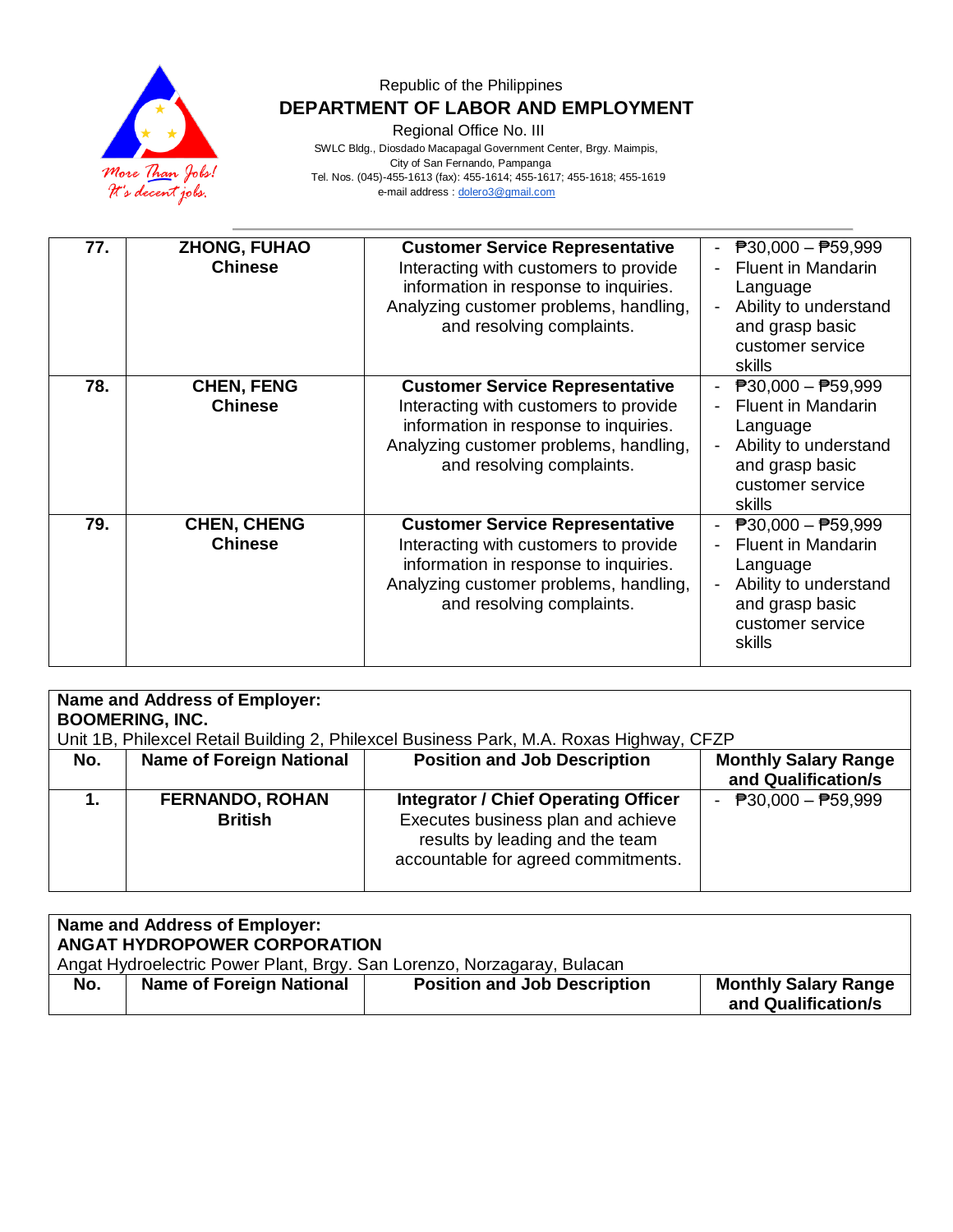

Regional Office No. III

|    | <b>KWON, HYOUCKDONG</b><br>Korean | <b>Dam Operations Head</b><br>Formulate guidelines, procedures and<br>strategies for dam operations.                                           | $\overline{P}90,000 - \overline{P}149,999$<br>Excellent<br>communication and<br>people skills. |
|----|-----------------------------------|------------------------------------------------------------------------------------------------------------------------------------------------|------------------------------------------------------------------------------------------------|
| 2. | <b>KANG, DONG HYUNG</b><br>Korean | <b>Chief Technical Officer</b><br>Responsible for review of all plans,<br>schedules, variation orders and review<br>all payments to suppliers. | ₱90,000 – ₱149,999<br>$\blacksquare$<br>Excellent<br>communication and<br>people skills.       |

| Name and Address of Employer:<br><b>DATIAN SUBIC SHOES, INC.</b><br>Lot 1 P7-A Subic Bay Gateway Park Phase II, Subic Gateway District, SBFZ |                                        |                                                                                       |                                                                                                                                                                                                                        |  |
|----------------------------------------------------------------------------------------------------------------------------------------------|----------------------------------------|---------------------------------------------------------------------------------------|------------------------------------------------------------------------------------------------------------------------------------------------------------------------------------------------------------------------|--|
| No.                                                                                                                                          | <b>Name of Foreign National</b>        | <b>Position and Job Description</b>                                                   | <b>Monthly Salary Range</b><br>and Qualification/s                                                                                                                                                                     |  |
| 1.                                                                                                                                           | <b>SUM XUAN YE</b><br><b>Malaysian</b> | <b>Translator</b><br>Ensures translated content conveys<br>original meaning and tone. | $\overline{P}30,000 - \overline{P}59,999$<br>Bachelor's degree<br>holder with excellent<br>communication skills.<br>Able to translate<br>procedures and<br>guidelines into<br><b>English and Mandarin</b><br>language. |  |

| <b>Name and Address of Employer:</b><br>SUMIDENSO AUTOMOTIVE TECHNOLOGIES ASIA CORPORATION<br>N2835 Jose Abad Santos Ave. cor Bayanihan St., CFZP |                                        |                                                                                                                                                                                      |                                                                                                                                                               |  |
|---------------------------------------------------------------------------------------------------------------------------------------------------|----------------------------------------|--------------------------------------------------------------------------------------------------------------------------------------------------------------------------------------|---------------------------------------------------------------------------------------------------------------------------------------------------------------|--|
| No.                                                                                                                                               | <b>Name of Foreign National</b>        | <b>Position and Job Description</b>                                                                                                                                                  | <b>Monthly Salary Range</b><br>and Qualification/s                                                                                                            |  |
| 1.                                                                                                                                                | <b>MURAMATSU, SHINSUKE</b><br>Japanese | <b>Assistant Manager - Wiring Harness</b><br><b>Design Department</b><br>Overseeing and handling the entire<br>Honda and Subaru wiring harness<br>development and design activities. | - $P30,000 - P59,999$<br><b>BS</b> Degree in<br>Engineering field;<br>more than 15 years<br>experience in<br>organizational &<br>operational<br>management of |  |